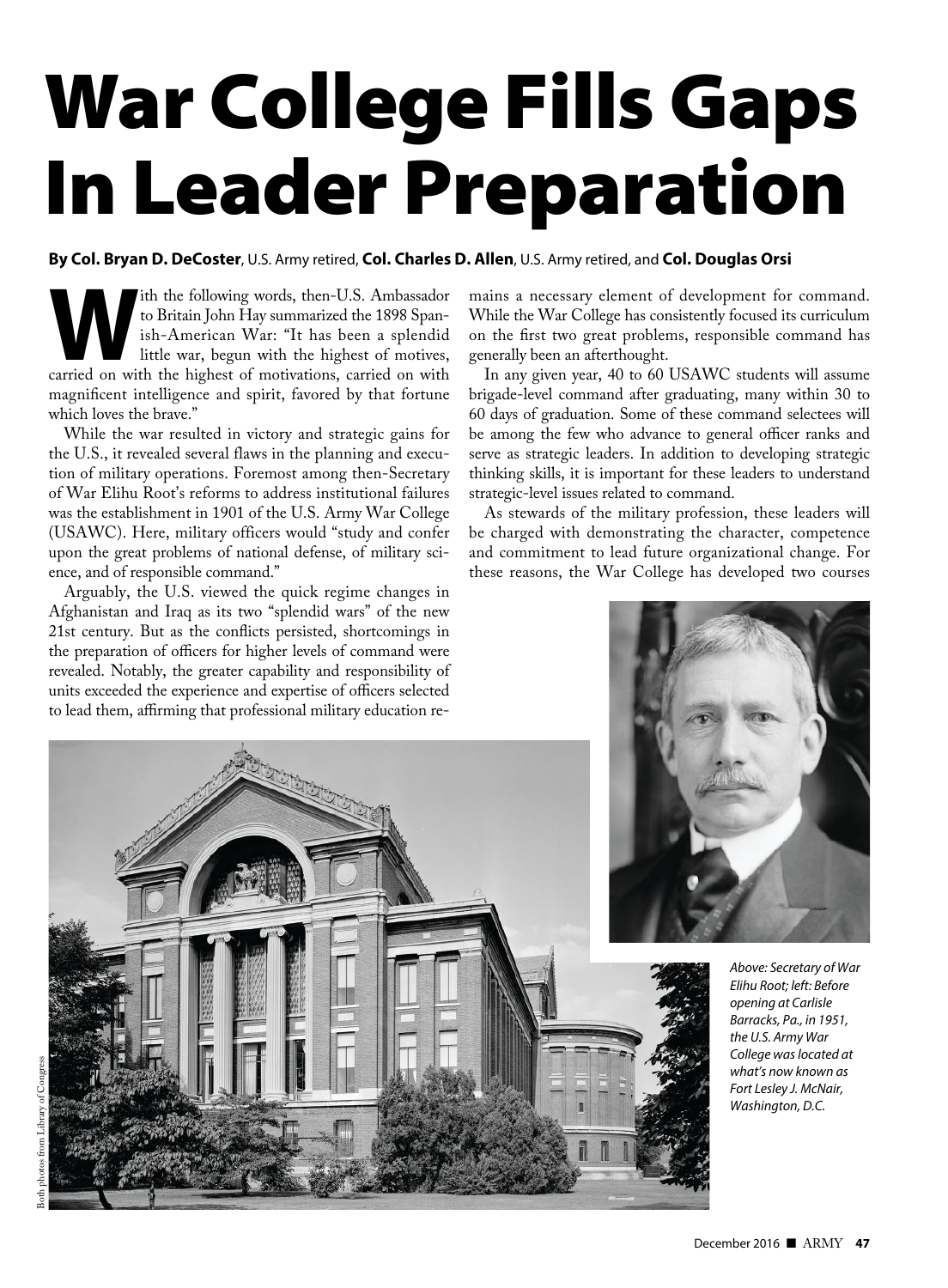to help fill gaps in preparation for command and senior leader assignments.

### **Responsible Command**

Since 2010, the USAWC has taught the 30-hour elective course "Responsible Command" specifically to address perceived gaps in command preparation. In the 2015–16 academic year, 28 students took the course; 15 assumed command immediately following graduation. Since its inception, over 100 students have completed the course.

As with other senior-level college selectees, USAWC students have been highly successful in their careers and previous commands; however, an important part of command preparation is to understand the nuances of advancing to brigade- and higher-level commands. During the elective course, students reflect on upcoming challenges through dialogues with experienced faculty, former brigade commanders and, most importantly, their peers.

Commanders at the brigade and higher level will lead a more diverse workforce than in their prior assignments. This is often the first time commanders will have a significant number of civilian, contractor and potentially foreign-national employees, as well as a mix of organizations that perform unique missions from geographically dispersed locations. Just consider the differences in diversity and span of control between an infantry battalion and a Stryker brigade combat team, or a garrison with more than 40 installations spread across multiple German states.

Additionally, brigade-level commanders have access to and control of greater resources in terms of time, personnel, money, equipment and facilities. In this more diverse and complex environment, brigade-level commanders need to understand and competently apply indirect and transformational leadership skills more so than the direct and transactional leadership that made them successful in the past.

The course also focuses on organizational-level issues related to command for the Army and other services, and for the International Fellows program. Discussions on topics of self-awareness, ethics, Mission Command, culture, command climate, or-

ganizational change, innovation, toxic leadership and stewardship naturally link to the strategic leadership environment.

As students engage in seminar dialogue and record reflections through journaling, they begin to develop personal concepts of how these strategiclevel issues will relate to their future positions of command and leadership. For example, how will they accomplish mandatory training with limited time? How will they communicate to their higher command about when they will accept risk? How will they communicate to subordinate commanders what is

*U.S. Army War College classes were taught at Upton Hall, Carlisle Barracks, Pa., until 1967.*

acceptable within the philosophy of Mission Command?

The Responsible Command elective is not intended to be a substitute for Army pre-command courses. Instead, it is complementary and provides students the opportunity to truly reflect, synthesize, share and weigh ideas in a small, peer-group setting. Appropriately, the pre-command course at Fort Leavenworth, Kan., provides students with a great deal of critical information and introduces them to the concept of journaling to develop introspection and focus efforts for their transition to command. At the War College, Responsible Command provides a venue for in-depth discussions of command and leadership topics. Reflection is reinforced as a key component, and students are encouraged to share their reflections through journaling.

The command and leadership concepts discussed in Responsible Command serve these future leaders well in brigade command but, more importantly, prepare them to be good stewards of the military profession as they advance to become the strategic-level commanders of the future. In the words of one former student:

The Responsible Command course was very helpful and provided practical information as I prepared to take command. The invaluable dialogue among the students and faculty allowed me to gain new insights that directly aided my preparation. It also provided me with an opportunity to reflect on the leadership lessons learned throughout the year and organize my thoughts headed into command of a [brigade combat team] within two weeks of graduation.

## **Garrison Command**

War College faculty also offer a directed-study elective course for students preparing to take garrison command to help fill a gap in their professional military education. Army centrally selected garrison command began in the mid-1990s. At present, there are more than 70 garrisons under the U.S. Army Installation Management Command (IMCOM). For most brigade-level garrison commanders, this will be their first experience with installation management beyond being customers as on-post residents, members of a tenant unit, and re-